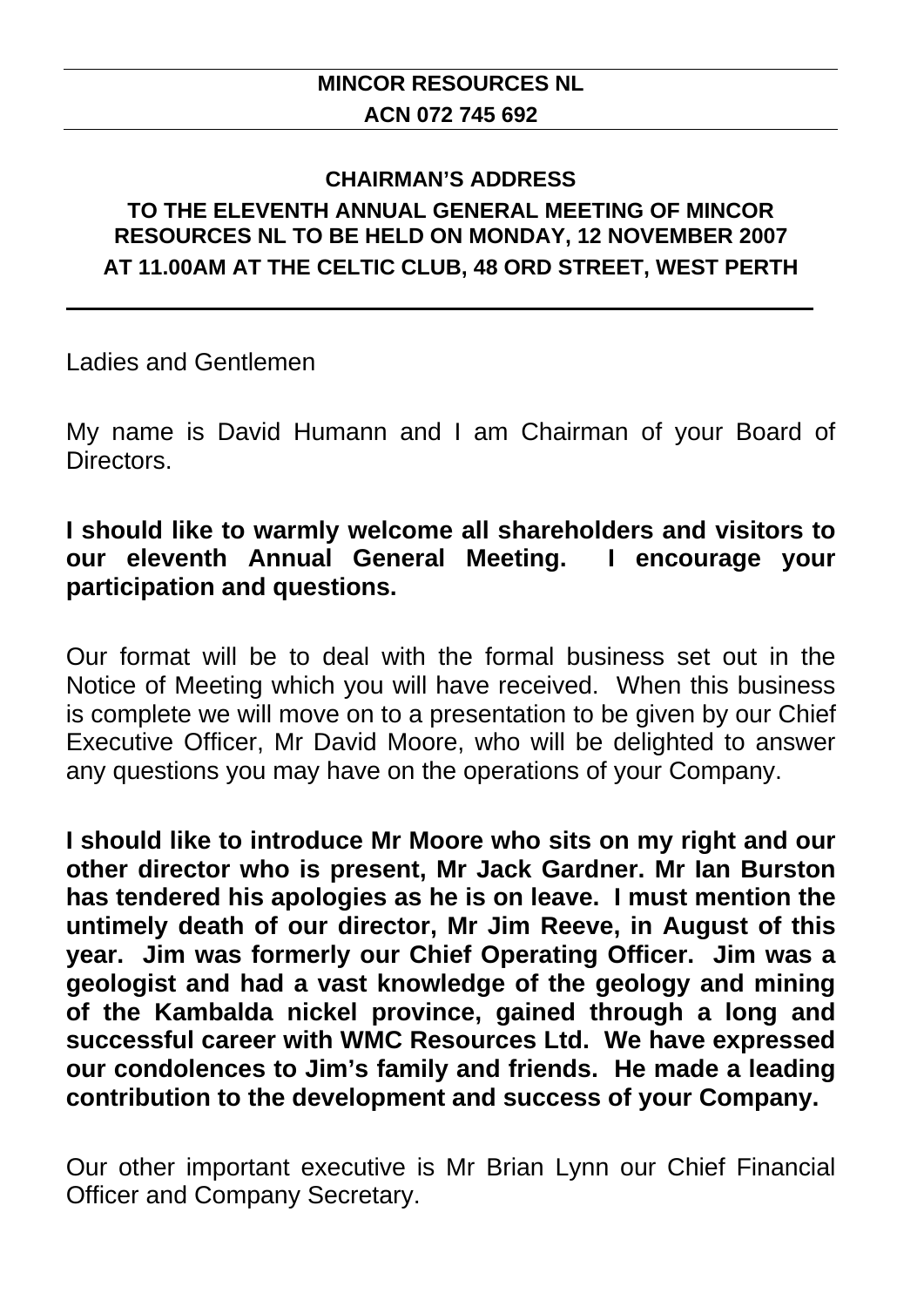Highlights since the financial year end are:

- **We won the 'Miner of the Year' award for 2006/07 and our shares were rated as the best performer in the ASX 200 List for 2006/07**
- Achieved record production of 4,359 tonnes of nickel-inconcentrate, for the September 2007 quarter
- **Generated a record quarterly operating surplus of AUD \$48.3 million for the September Quarter 2007, before prior period adjustments**
- Reduced cash costs by 15% per pound of payable nickel in the September quarter compared to the June quarter
- **Production from our newly acquired Otter Juan/Coronet operations in Kambalda, reached 1,300 tonnes of nickelin-concentrate for our first quarter of ownership**
- Development work at our sixth nickel mine at Carnilya Hill at Widgiemooltha is proceeding strongly
- **Our Wannaway Mine achieved an outstanding 2 years free of lost time incidents**
- Your Board has recently announced the approval of the feasibility study for the development of our McMahon mine at Kambalda. Work will commence immediately
- **A feasibility study is currently underway on the Durkin nickel project at Kambalda**
- Outstanding drilling results at the emerging discovery at the Mariners N09 ore body
- **Mineral resources calculated as at the end of June 2007 stood at an all time high of 146,300 tonnes of contained nickel metal – more than three times our resources in 2001 when we started mining**

# **In other developments**

• We discovered widespread copper mineralisation at our Tottenham Copper project located in New South Wales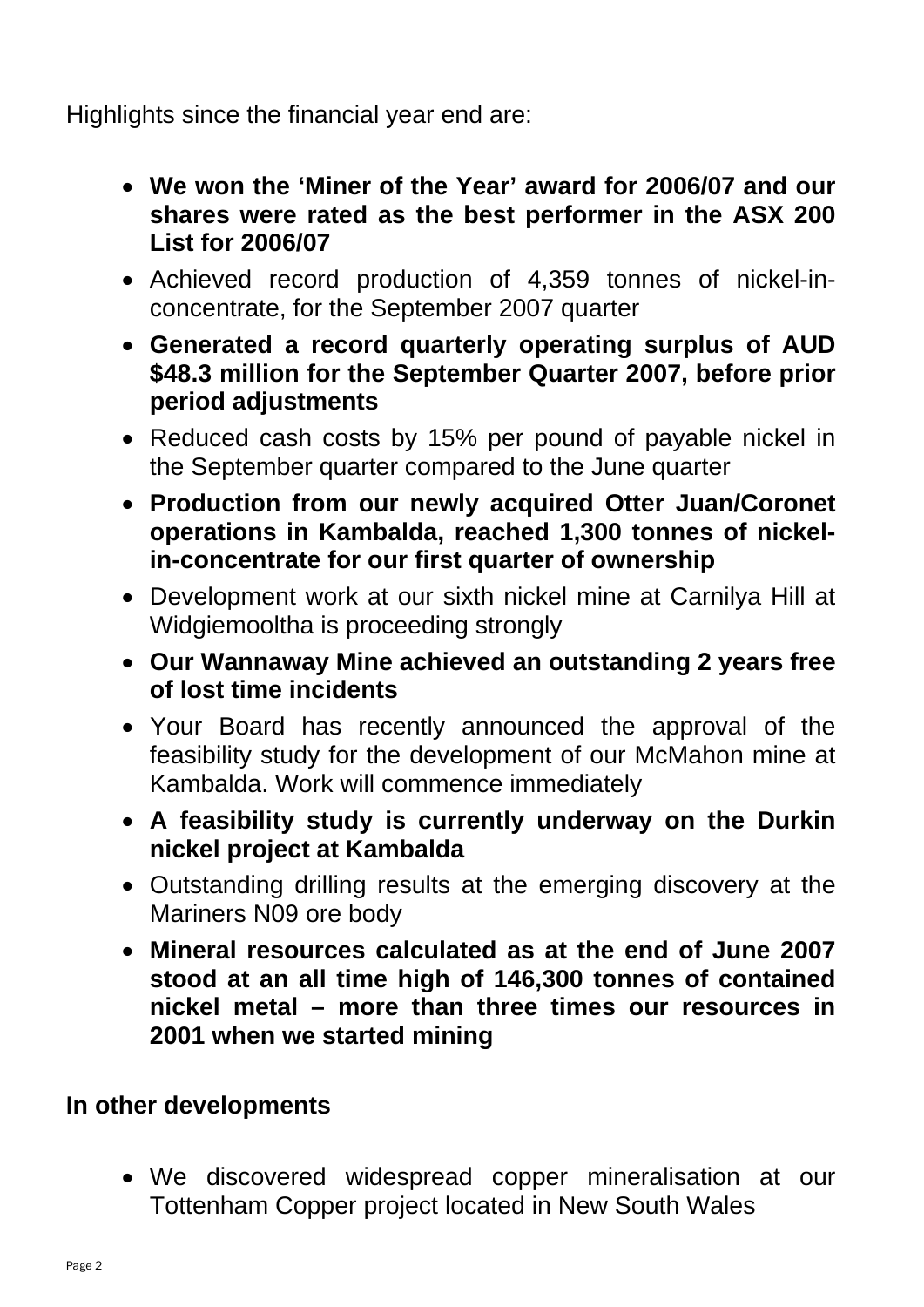## • **And, were granted new tenements for our Tipperary zinclead project in Ireland**

Now, a reminder of our financial results – a record AUD\$101 million profit after tax in the 2006/07 financial year – up 246% on the previous year – and an increase of 140% in our dividends paid to shareholders ie: to 12 cents per share – indicative of our long standing policy of returning fully franked cash dividends to our shareholders, as well as substantial capital gains in the market price of our shares.

**Our balance sheet remains strong, with no debt and current cash and receivables, less all creditors at 31 October of nearly AUD\$70 million – this liquidity being determined after paying the full purchase price and other amounts due to the former owners of GMM.** 

Our hedging policy is effective and is not speculative. We have a policy of maintaining maximum exposure to the nickel price, while securing sufficient 24 month rolling protection of our revenues to cover our capital and operating expenditures and to protect revenues against adverse price movements in the nickel price.

## **We have achieved this balance by selling forward 3,961 tonnes of payable nickel through to December 2009 at an average price of AUD\$32,733 per tonne. This tonnage represents only 18% of our expected nickel production over the period to December 2009.**

Our safety record continues to be substantially better than industry benchmarks. No lost time injuries occurred in the September quarter. We are obsessed with the safety of our staff and continuous training, and the best of equipment is provided, to constantly improve our performance in regards to safety.

**As David Moore will describe in his talk today, we are maintaining a strong regional exploration program to ensure we replace mined reserves and discover new resources and reserves. We are confident of success.**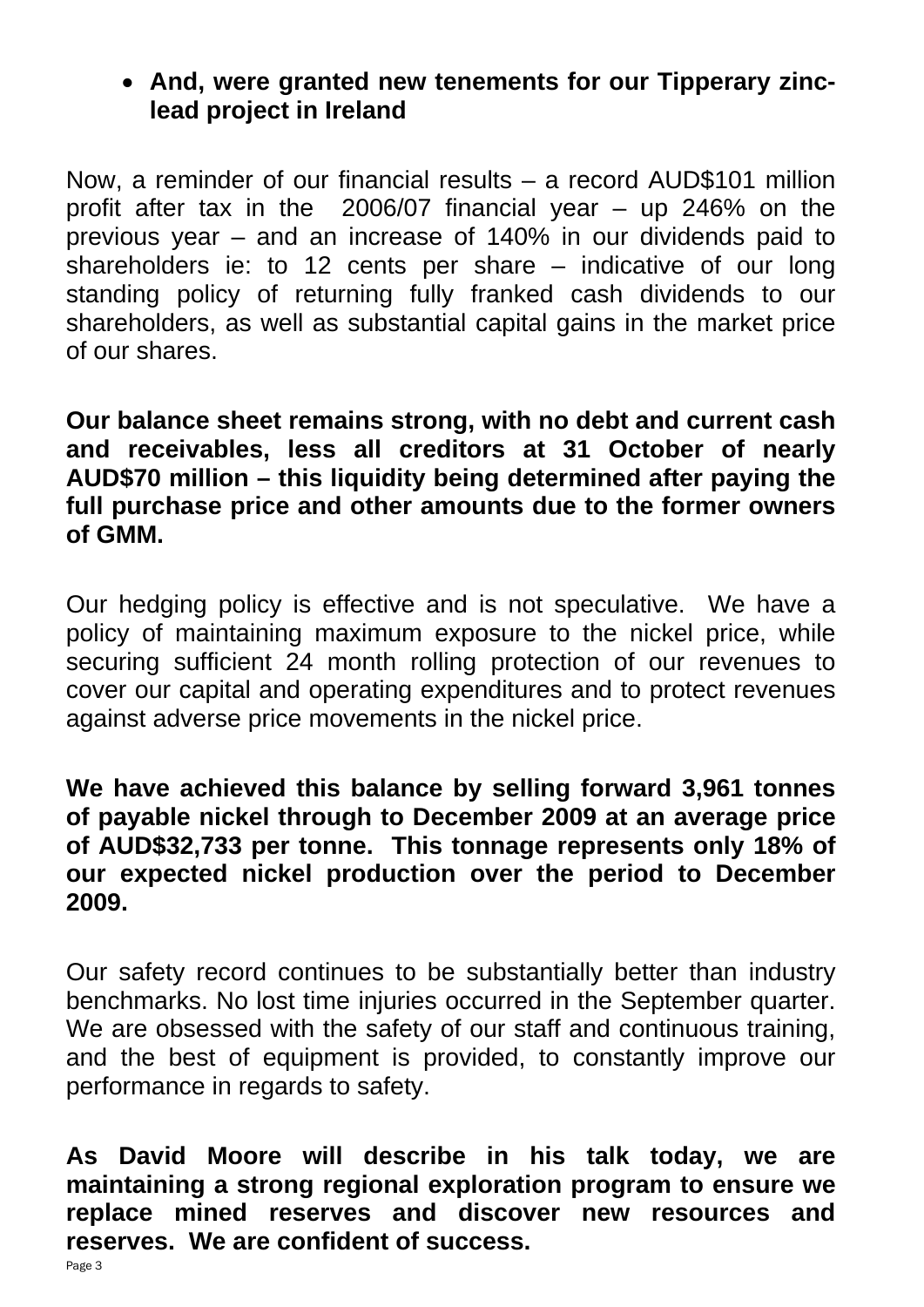We have also observed some moves to consolidate the nickel industry in Australia. We are watching these developments with interest.

**We continue to do all we can to assist the development of the natural and built environment in the Kambalda district, and have donated substantial sums to this effect. However, it is our continued investment in exploration and mine development that is the strongest guarantor of Kambalda's continuing prosperity.** 

On a more general level, I have the following comments regarding the broader business environment:

- **Global prosperity is at a uniquely high level**
- Australia is currently a major beneficiary of this prosperity
- **The emergence of many countries and cities from stagnation and repression is due, substantially, to modern methods of communication. Also to skilled management and workplace entrepreneurship. Great improvement in information flows, computing and mechanised means of production, assist the achievement of generally higher standards of living. Economic progress is also due to strong scientific and design advances in all forms of goods and services**
- I see every reason to believe this economic progress will continue to be positive for the long term. Such progress will provide the physical and intellectual means to continuously improve the material and social standards of living of billions of people. This will depend on political stability and the continuance of free, transparent, and open conditions of trade and competition

## **I believe Australia and your Company will support and participate in the benefits that current governmental and corporate policies are providing.**